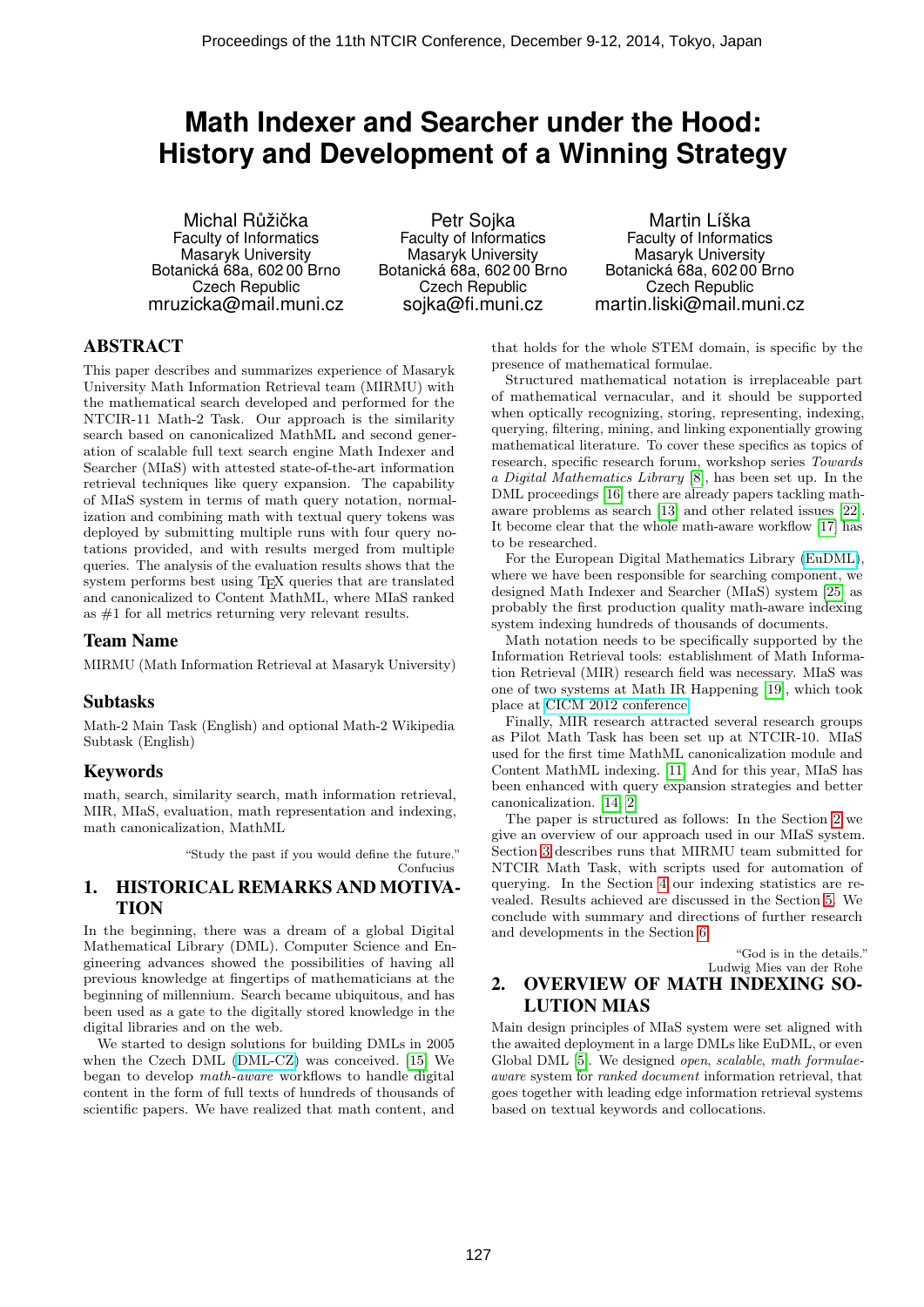The main design questions of MIR system like MIaS were:

- 1. How to collect data and pre-process them into uniform representation?
- 2. How to make unambiguous canonical representation of the semantically same formulae and entities?
- 3. How to index the data allowing quick relevance evaluation to the query?
- 4. How to rank and sort the documents found?
- 5. What user interface for querying and presenting results should be used?

## **Preprocessing**

Essence of the problem is to cope with different, heterogeneous formats and representations of structured mathematical formulae. Even though most math content is primarily written in some flavour of TFX markup, the markup and levels of abstractions are very different. For some documents, only PDFs are available. That means output of different software for math optical character recognition (OCR), tools for conversion of born-digital PDF, or even various TEX macropackages needs to be converted and normalized into a structural tree form of math. We use MathML standard [3] for this, ideally in both Presentation and Content MathML shapes. Tools as Infty Reader [24], MaxTract [4], Tralics [7] and LaTeXML [23] are used for these tasks in our MIR system.

## Canonicalization

Having formulae expressed in MathML still allows plethora of ways representing the same formulae. To increase information retrieval metrics and precision and recall it is necessary to find a canonical representant for all semantically equivalent formulae. We have designed, implemented and continually improve a converter<sup>1</sup> for both Presentation and Content MathML for this task. [6]

The achievement of the full disambiguation of all elements in a formulae is a big future work task for which knowledge understanding would be needed, not mentioning flexibility of natural language to express same or slightly similar things.

## Representation of Math for Indexing

Concepts of similarity and distributional representations are central in the design of  $MIAS<sup>2</sup>$ . Every formulae is represented in the index as a set of weighted tokens (subformulae, features) that grab both structure and content of indexed mathematical formulae. The weighting is computed via small set of rules reflecting similarity distance of indexed tokens to the original formulae: the more similar is token to the original (in size, variable naming, constants used,  $\dots$ ), the higher weighting score is stored in the index for a token. On average, currently the formulae representation is distributed over about 30 indexed weighted tokens. [21]

## Document Ranking

Main performance metric used at NTCIR is precision (P@1,  $P@5, \ldots$ ). It is hard to use global document rankings as

PageRank in DMLs— thus importance of good 'local' document ranking, e.g. computation of relevance of query to matched documents, increases. Given the weighting is done at the indexing time, at the query time only summation of similar hits is done, which leads to the good responsiveness of the system and superb scalability.

## User Interface

Acceptance of MIR system by conservative mathematicians depends also on the user interface. We offer  $WebM IaS<sup>3</sup>$  user interface [10], which allows input in both T<sub>E</sub>X and MathML and on-the-fly rendering for feedback and conversion. [12]

For a more detailed description of all parts of the system the reader is referred to [20, 21, 18, 9] and web page of our group <https://mir.fi.muni.cz/>.

> "Reason and free inquiry are the only effectual agents against error." Thomas Jefferson

# 3. AUTOMATIC QUERYING SCRIPTS

To query MIaS engine there is WebMIaS user interface [12], which offers also web services interface for query automation. We used it to automate query processing in a novel way this year.

Availability of the task inputs in the XML format supplemented by MIaS web service interface allowed us to fully automate the task data processing. The batch querying script read topic specifications from the particular XML file and constructed four different XML queries for the MIaS web service interface for each of the topics:

- PMath query The query contained Presentation MathML representation of the query formulae together with text keywords.
- CMath query This query was constructed in the very same way as the PMath query but using Content MathML representation of the formula instead of the Presentation MathML part.
- PCMath query This query combines both Presentation and Content MathML, i.e. the query is constructed as a concatenation of the Presentation MathML from the PMath query and Content MathML from the CMath query plus the text keywords.
- TEX The last query is similar to the previous ones but the TEX representation was used instead of the MathML. There was no modification of the TEX statement except for removing linebreaks (as well as removing any comments and per cent sings  $(\%)$  protecting these linebreaks) in case of multiline T<sub>E</sub>X code. The  $\qquad$ qvar{...} macros were transformed as described in the next paragraph. Finally, a single dollar sign (\$) was added on both sides of the original statement to properly indicate TEX encoded part of the query to the MIaS system.

## Handling Query Variables

MIaS system is designed not to depend on hints on variables from the users in the queries. In fact, these query variable hints are not supported by the system in the queries. Due to this fact we had to transform  $\qquad$   $\qquad$ ...} markup to regular identifiers.

<sup>1</sup> <https://mir.fi.muni.cz/mathml-normalization/>  $^{2}$ <https://mir.fi.muni.cz/mias/>

<sup>3</sup> <https://mir.fi.muni.cz/webmias/>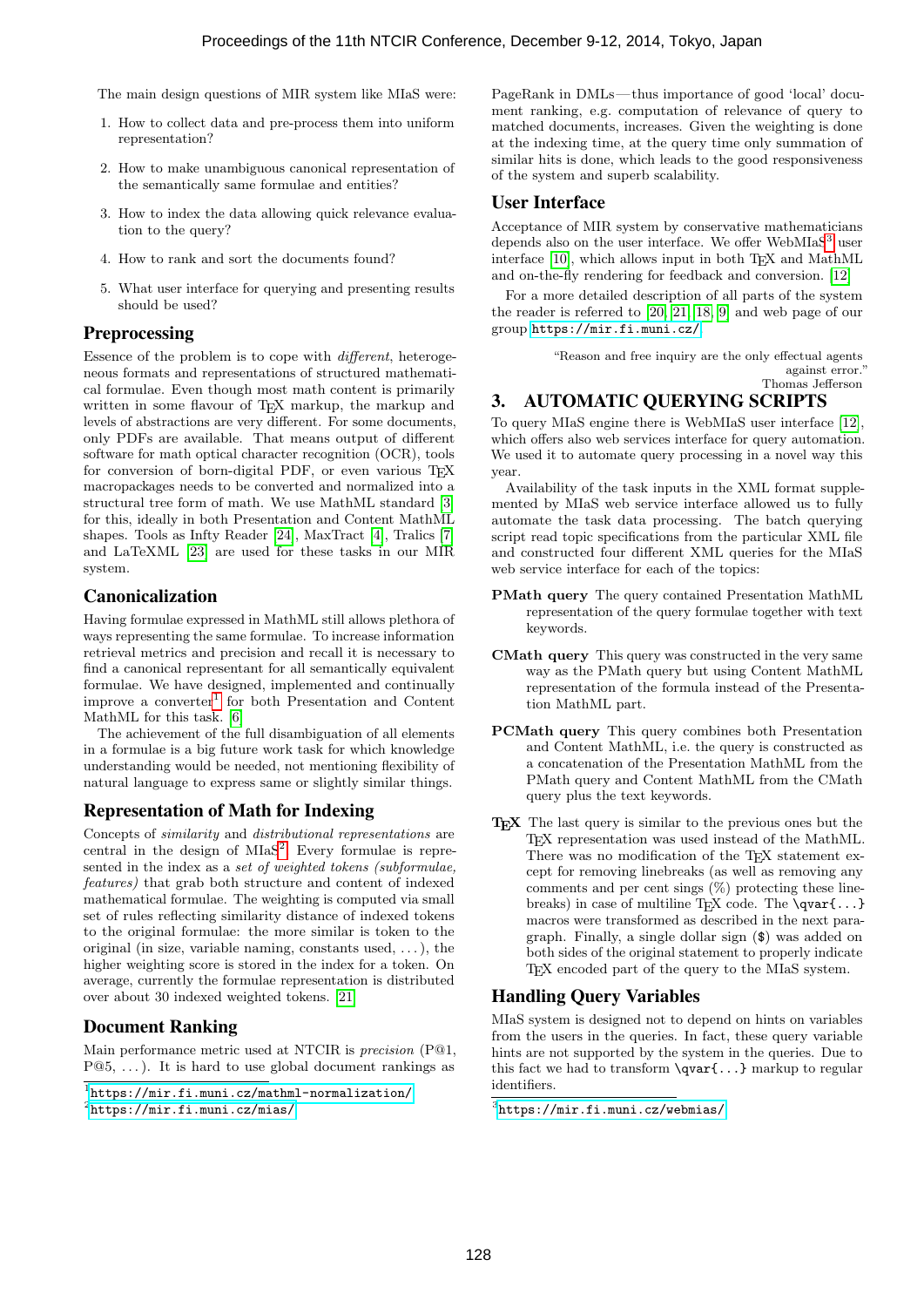Use of \qvar elements varied in different queries. Query number 1 contained named entities in the \qvar markup (\qvar{square}, \qvar{phi}), query number 2 contained plus sign in the  $\qquad$  markup  $(\qquad +)$ , other queries were using single letter \qvar identifiers (such as \qvar{L}, \qvar{k} etc.).

For use of MIaS, **\qvar** markup was transformed to regular single letter identifiers simply by keeping only the first letter from the original **\qvar** content (i.e. squere  $\rightarrow$  s,  $\rightarrow$  +,  $L \rightarrow L$ ) and the **\qvar** macro itself was removed.

The system keeps track of mapping of the original **\qvar** name to the single-letter substitute not to use the same single-letter substitute for two different **\qvar** names in a single formula. The next letter in alphabetical order is used as the substitute if the original one has already been used to represent a different \qvar name (i.e. left  $\rightarrow$  1, lowbound  $\rightarrow \pm \rightarrow \pm$ . However, this mechanism was not used in practise as NTCIR-11 Math-2 Task does not contain **\qvar** names colliding on the first letter within a single formula.

In the TEX queries, the single letter identifiers were inserted to the source code to the place of the original \qvar macro surrounded with single space. In the MathML queries, a new mi and ci element replaced the \qvar element in Presentation and Content markup respectively, i.e.

<mws:qvar xmlns:mws="http://search.mathweb.org/ns" name="square"/>

↓

#### $<$ mi>s $<$ /mi>

However, the investigation of our results (see Section 5) indicates that our system could benefit from some kind of unification of the queried and indexed formulae. On the other hand, the unification should be performed by the system itself with no need of users' hints in the query. Proposal of a possible simple indexing-time unification is presented in Section 6.

#### Query Expansion

Combination of multiple formulae and multiple text keywords in one query used in NTCIR-11 Math Task seems to be more consistent with the real situation of a human using math-aware search engine: formulae are simply a different expression of keywords used to filter relevant documents from the whole database. They are complement instrument of the query specification to the keywords, not the opposite of them. The queries work best with formulae and keywords together.

The MIaS system supports this kind of queries natively. All the parameters are posted to the system in one text field formulae are written in MathML or T<sub>E</sub>X notation with a dollar sign  $(\$)$  added on both sides of the T<sub>E</sub>X formulae. Keywords, sometimes consisting of more than one word, were surrounded with single quotation mark (") to handle multi-word keywords as a single entity. Formulae and text keywords were separated by a single space.

Internally, we are expanding the original query further to increase recall on very specific queries with no or just minimal number of results found. More specifically, the original query consisting of  $k$  keywords and  $f$  formulae is used to generate a set of 'subqueries'. At first, the original query is used. Then subqueries are generated one by one removing the keywords from the query until the query consists of  $f$  formulae only. The rest of subqueries are generated with all the keywords but formulae are removed from the query one by one until the query consisting of  $k$  keywords only is reached.

An example of the complete 'subqueries' generation sequence for a query consisting of two formulae (denoted  $f_x$ ) and three keywords (denoted  $k_y$ ) is shown in Example 1.

| subquery $1$ (the original query): | $t_1$   | $f_2$ | $k_1$ | $k_2$ | $k_{3}$ |
|------------------------------------|---------|-------|-------|-------|---------|
| subquery 2:                        |         | f2.   | $k_1$ | $k_2$ |         |
| subquery 3:                        | $f_{1}$ | $f_2$ | $k_1$ |       |         |
| subquery 4:                        | $t_1$   | fо    |       |       |         |
| subquery 5:                        |         |       | $k_1$ | $k_2$ | $k_{3}$ |
| subquery 6:                        |         |       | $k_1$ | $k_2$ | $k_3$   |

#### Example 1: Complete sequence of subqueries derived from the original user's query

All the queries are one by one used to ask the system and the results lists of the subqueries are merged (see the next Section) to the final result list that is presented to the user.

Statistics of the relative number of results found using each of the subqueries in the MIaS most successful CMath run are shown in Figure 1. Every subquery was limited to at most 1,000 results as requested in the NTCIR-11 Math Task. The graph shows that the use of the original unmodified query usually resulted in much less than requested 1,000 results. The use of the results of multiple subqueries thus provides significantly more results that are (at least partially) relevant to the users' query.

Please note that the last subquery does not contain any formulae, i.e. subquery 6 in Example 1, is standard full text search keyword query with no involvement of mathematical elements whatsoever.

Please also note that this algorithm does not cover all the possible combinations of keywords and formulae as well as 'unreasonably' handle different formulae differently—in Example 1 formula  $f_1$  is used in five subqueries in contrast to four uses of  $f_2$ . The simplification was used to keep the number of subqueries small enough to reach an acceptable response time even for interactive human users of the search system as the total number of subqueries would increase rapidly with the number of formulae and keywords in the query if all their possible combinations should be used.

Length of MIaS searches for the most successful CMath run are shown in Table 1. Cumulative total MIaS search time for all 50 queries in CMath run was 10.81 seconds. Cumulative totals for other three runs are comparable: PMath 12.01 s, PCMath 14.70 s and for TeX 19.83 s.

This kind of query expansion provide users with results on more general queries than the user originally posted. We consider this behavior useful especially for 'research' search as this shows the user wider context of the query that could possibly reveal new and unexpected connections and paths to follow in the research.

#### Merging of Results

Every subquery results in an ordered list of items with  $score<sup>4</sup>$ assigned to each of the results. However, these scores are only comparable within the context of the result list. That means that a result  $r_1$  with score 0.25 from the subquery 1 is not necessarily more relevant to the subquery 1 than a result  $r_2$ with score 0.15 from the subquery 2 even though  $0.25 > 0.15$ 

<sup>&</sup>lt;sup>4</sup>Measure of relevance to the query.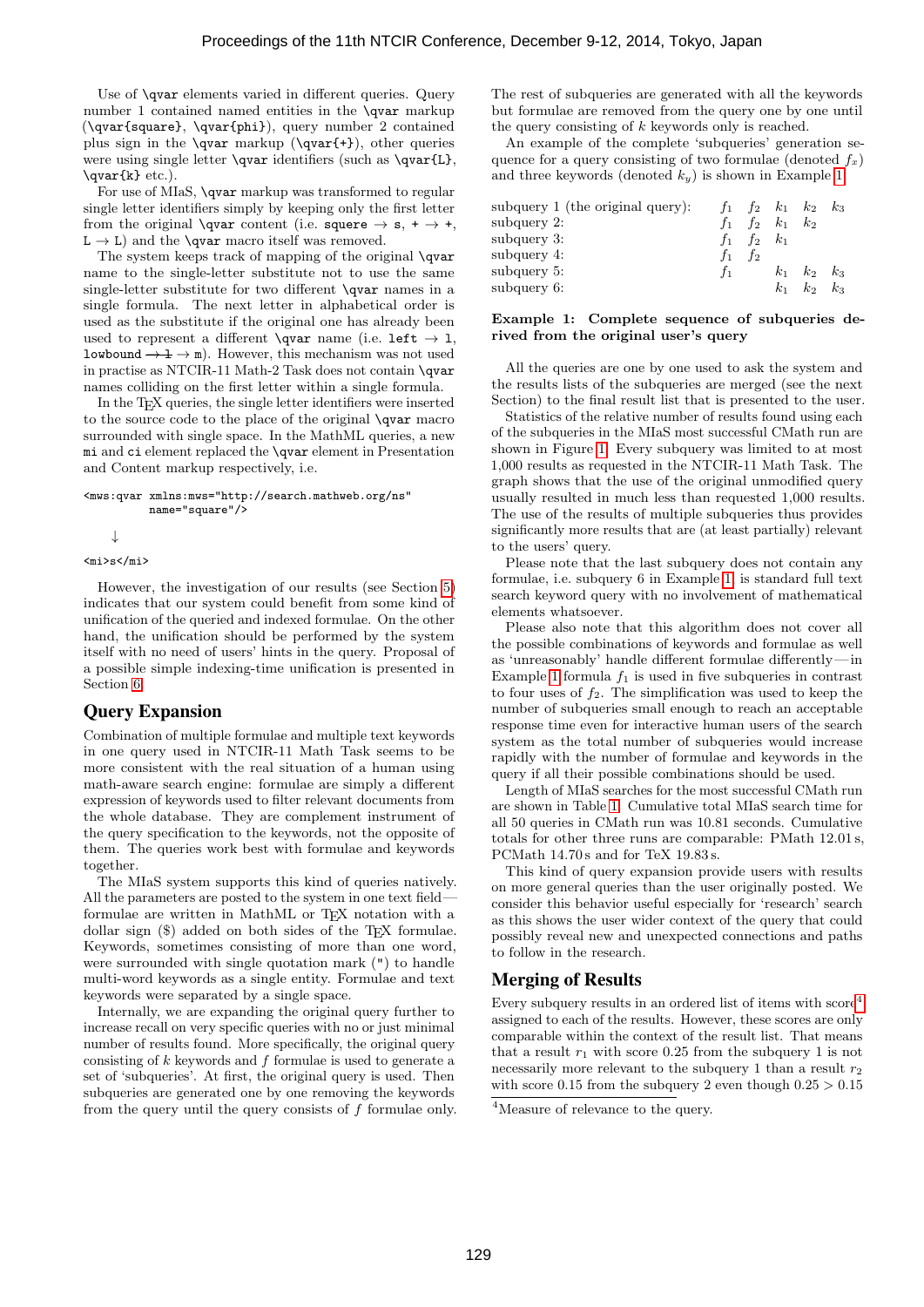

Figure 1: Relative number of results found using different subqueries for every query in CMath run

as absolute scores are incomparable across subquery 1 and 2 results lists. Thus, it is not possible to generate final results list as a simple combination of results from all the subqueries ordered by the score.

Another reason to use a more complicated results merging procedure is a necessity of preference of results on the original user's query to the results found for subqueries. On the other hand, it is well possible that the first result of a subquery could be more relevant for the user than the 10th result on the original query.

To produce the final results list from the subqueries according to this hypothesis we used a method we refer to as 'strip-merging' of the results. The main idea is interleaving of 'strips' of results from all the ordered results lists from the subqueries. The less modified subquery to the original query the 'wider' strip of results on more relevant position is used in the final result list.

Let us have x subqueries (the original one and  $x-1$  derived subqueries). The top  $x$  most relevant results in the final result list are the first  $x$  most relevant results from the result list to

| $\overline{\mathbf{Q}}$ uery | Number of               |        |      | <b>Subquery Resp. Time</b><br>$\lceil ms \rceil$ | Query R.  |
|------------------------------|-------------------------|--------|------|--------------------------------------------------|-----------|
| ID                           | Subqueries              | Avg.   | Min. | Max.                                             | Time [ms] |
| $\overline{01}$              | 5                       | 33.20  | 28   | 38                                               | 166       |
| 02                           | $\overline{4}$          | 31.75  | 21   | 46                                               | 127       |
| 03                           | $\overline{4}$          | 33.25  | 26   | 49                                               | 133       |
| 04                           | 5                       | 48.80  | 30   | 82                                               | 244       |
| 05                           | 5                       | 43.20  | 33   | 57                                               | 216       |
| 06                           | 5                       | 48.40  | 32   | 73                                               | 242       |
| 07                           | 6                       | 41.67  | 31   | 59                                               | 250       |
| 08                           | $\overline{\mathbf{4}}$ | 37.50  | 31   | 51                                               | 150       |
| 09                           | $\overline{4}$          | 34.50  | 13   | 54                                               | 138       |
| 10                           | 6                       | 42.33  | 29   | 55                                               | 254       |
| 11                           | 3                       | 34.67  | 29   | 44                                               | 104       |
| 12                           | $\overline{\mathbf{4}}$ | 59.75  | 38   | 76                                               | 239       |
| 13                           | $\overline{4}$          | 98.50  | 52   | 165                                              | 394       |
| 14                           | $\overline{4}$          | 33.00  | 28   | 44                                               | 132       |
| 15                           | $\overline{4}$          | 40.75  | 27   | 54                                               | 163       |
| 16                           | 3                       | 43.67  | 39   | 46                                               | 131       |
| 17                           | $\overline{\mathbf{4}}$ | 31.00  | 13   | 45                                               | 124       |
| 18                           | 5                       | 34.40  | 25   | 51                                               | 172       |
| 19                           | $\overline{4}$          | 37.25  | 32   | 52                                               | 149       |
| 20                           | $\overline{4}$          | 31.00  | 29   | 33                                               | 124       |
| 21                           | $\overline{\mathbf{4}}$ | 34.50  | 28   | 42                                               | 138       |
| 22                           | $\overline{\mathbf{4}}$ | 43.00  | 30   | 59                                               | 172       |
| 23                           | 5                       | 58.40  | 45   | 78                                               | 292       |
| 24                           | 5                       | 43.60  | 27   | 63                                               | 218       |
| 25                           | 6                       | 51.83  | 29   | 119                                              | 311       |
| 26                           | 3                       | 32.67  | 6    | 54                                               | 98        |
| 27                           | 6                       | 40.83  | 28   | 65                                               | 245       |
| 28                           | $\bf 5$                 | 316.40 | 117  | 428                                              | 1582      |
| 29                           | $\overline{5}$          | 39.20  | 31   | 53                                               | 196       |
| 30                           | $\overline{5}$          | 149.20 | 126  | 179                                              | 746       |
| 31                           | 5                       | 37.40  | 31   | 50                                               | 187       |
| 32                           | $\overline{\mathbf{4}}$ | 31.00  | 25   | 45                                               | 124       |
| 33                           | $\overline{4}$          | 26.50  | 14   | 31                                               | 106       |
| 34                           | $\overline{4}$          | 34.50  | 29   | 46                                               | 138       |
| 35                           | $\overline{4}$          | 35.00  | 29   | 49                                               | 140       |
| 36                           | $\overline{4}$          | 45.50  | 31   | 59                                               | 182       |
| 37                           | $\overline{4}$          | 49.25  | 29   | 82                                               | 197       |
| 38                           | $\overline{4}$          | 38.00  | 28   | 48                                               | 152       |
| 39                           | 3                       | 23.00  | 10   | 31                                               | 69        |
| 40                           | $\overline{4}$          | 40.25  | 32   | 51                                               | 161       |
| 41                           | $\overline{\mathbf{4}}$ | 40.00  | 31   | $52\,$                                           | 160       |
| 42                           | 3                       | 35.67  | 29   | 48                                               | 107       |
| 43                           | $\overline{4}$          | 35.25  | 17   | 50                                               | 141       |
| 44                           | $\overline{4}$          | 26.25  | 8    | 33                                               | 105       |
| 45                           | 3                       | 29.00  | 27   | 30                                               | 87        |
| 46                           | $\overline{4}$          | 45.75  | 36   | 56                                               | 183       |
| 47                           | $\overline{4}$          | 34.50  | 17   | 55                                               | 138       |
| 48                           | 8                       | 52.75  | 32   | 138                                              | 422       |
| 49                           | $\overline{4}$          | 38.50  | 18   | 54                                               | 154       |
| 50                           | 5                       | 41.00  | 32   | 62                                               | 205       |
| $\langle \text{all} \rangle$ | 218                     | 49.58  | 6    | 428                                              | 10808     |
|                              |                         |        |      |                                                  |           |

Table 1: CMath run querying statistics

the original query, then  $x - 1$  most relevant results from the first derived subquery are added, then  $x - 2$  results from the second subquery and so on until the first most relevant result from the last derived subquery is added. This procedure is then repeated with the next  $x$  results from the result list to the original query,  $x - 1$  results from the first subquery etc. until desired amount of results is reached. If all the results from some subquery are used and no more left we continue without changing the width of strips for other subqueries.

In the NTCIR-11 Math Task exactly 1,000 results were demanded for each of the queries. Provided all the subqueries together did not provide us with this number of results then a random selection from the database of indexed documents was used to fill in the gap. Score for all these artificial results in the subquery results lists was the same: 0.00000000001 This constant was selected as sufficiently small not to outnumber any real result score.

Strip-merging on three subqueries (the original one and two derived subqueries) is demonstrated in Example 2.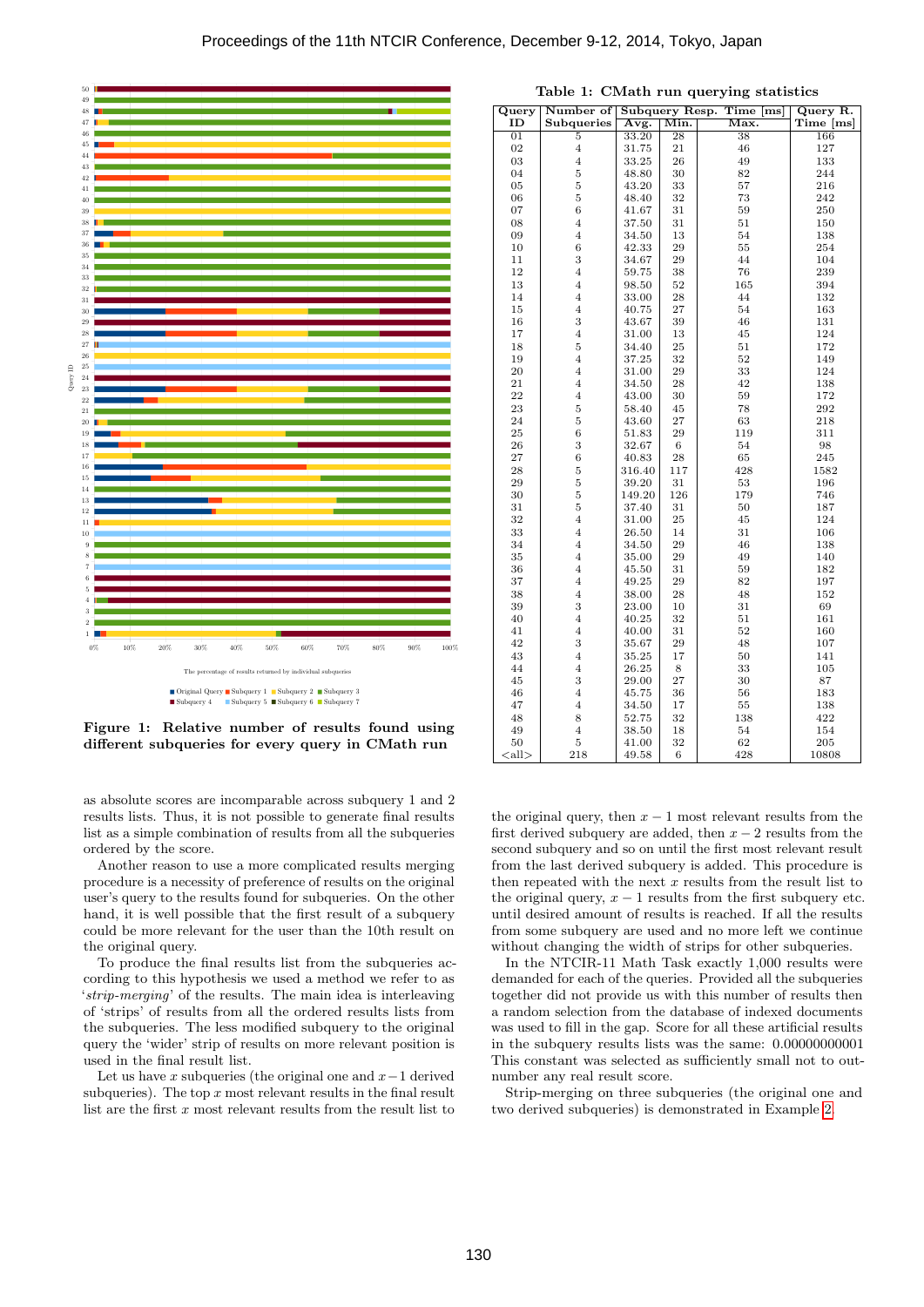|                                    | The final result list:                   |
|------------------------------------|------------------------------------------|
| Results of the original query:     | 1: $r1_{\text{original}}$                |
| 1: $r1_{original}$                 | 2: $r2_{original}$                       |
| 2: $r2_{original}$                 | 3: $r3$ <sub>original</sub>              |
| 3: $r3$ <sub>original</sub>        | 4: $r1_{\mbox{\small subquery}}$ 1       |
| 4: $r4_{original}$                 |                                          |
| 5: $r5_{original}$                 | 5: $r2$ <sub>subquery</sub> 1            |
| 6: $r6_{original}$                 | 6: $r1_{\rm subquery}$ 2                 |
| 7: $r7_{original}$                 | 7: $r4_{original}$                       |
| 8: $r8$ <sub>original</sub>        | 8: $r5_{original}$                       |
| 9: $r9_{original}$                 | 9: $r6_{original}$                       |
| 10: $r10$ <sub>original</sub>      | 10: $r3_{\rm subquery}$ 1                |
| 11: $r11$ <sub>original</sub>      | 11: $r4$ <sub>subquery</sub> 1           |
|                                    | 12: $r2_{\rm subquery}$ 2                |
| Results of the subquery 1:         | 13: $r7_{original}$                      |
|                                    | 14: $r8_{original}$                      |
| 1: $r1_{\rm subquery}$ 1           | 15: $r9_{original}$                      |
| 2: $r2$ <sub>subquery</sub> 1      | 16: $r5$ <sub>subquery</sub> 1           |
| 3: $r3_{\mbox{\small subquery}}$ 1 | No more results from subquery 1.         |
| 4: $r4$ <sub>subquery</sub> 1      | 17: $r3_{\rm subquery}$ 2                |
| 5: $r5$ <sub>subquery</sub> 1      | 18: $r10$ <sub>original</sub>            |
|                                    | 19: $r11$ <sub>original</sub>            |
| Results of the subquery 2:         | No more results from the original query. |
| 1: $r1$ <sub>subquery</sub> 2      | 20: $r4$ <sub>subquery</sub> 2           |
| 2: $r2$ <sub>subquery</sub> 2      | 21: $r5$ <sub>subquery</sub> 2           |
| 3: $r3_{\mbox{\small subquery}}$ 2 | No more results from subquery 2.         |
| 4: $r4$ <sub>subquery</sub> 2      | 22: $r1_{\text{random}}$                 |
| 5: $r5_{\rm subquery}$ 2           | 23: $r2_{\text{random}}$                 |
|                                    |                                          |
|                                    | 1000: $r979$ <sub>random</sub>           |

#### Example 2: Strip-merging of results from three subqueries

Relevance scores from the subqueries are mutually incomparable for two results from different subqueries. Moreover, strip merging may not preserve score and rank consistency, i.e.  $\text{rank}_i < \text{rank}_j$  iff  $\text{score}_i < \text{score}_j$ . Thus, scores in the final result list are not directly usable and have to be recomputed.

The score of the result in the final result list is computed as

$$
score = maximumScore \cdot (targetNumberOfResults --(resultNumber - 1)) + scoreInSubquery
$$

where

- ∙ maximumScore is ceiling on the highest score of a result across all the subquery results lists,
- ∙ targetNumberOfResults is the desired number of results in the final results list,<sup>5</sup>
- ∙ resultNumber is rank of the result in the final result list, and
- ∙ scoreInSubquery is the original score of the result in the subquery result lits.

Scores computed in this way certainly retains the property of consistency of rank and score mentioned above.

"There are three types of lies—lies, damn lies, and statistics." Benjamin Disraeli

## 4. INDEXING STATISTICS

NTCIR-11 Math Task dataset consists of around 100,000 documents divided into single paragraphs for better evaluation purposes. We think this is a good way of keeping the search and evaluation units at a reasonable size as well as the number of documents in the collection. As opposed to single-formula documents from NTCIR-10, the NTCIR-11 single-paragraph documents enable searchers to combine formula queries with text queries as well.

For the dataset we created an index with a little more than 3 billion indexed subformulae. Indexing process comprises of reading the source documents from a hard drive, parsing the XML, separating math content from textual content, analyzing and indexing textual content, canonicalization of mathematical notation, normalization of formulae and extraction of subformulae, and finally, putting all to the index.

The complete index statistics can be found in Tables 2 and 3.

|  |  | Table 2: Index statistics |
|--|--|---------------------------|
|--|--|---------------------------|

| Indexing times [min] | Index    |            |
|----------------------|----------|------------|
| Wall Clock   CPU     |          | size [GiB] |
| 1.940.0              | 3,413.55 | 68         |

Table 3: Formulae count statistics

|                      | Formulae |                            |  |
|----------------------|----------|----------------------------|--|
| Documents   Original |          | Indexed                    |  |
| 8,301,545            |          | 59,647,566   3,021,865,236 |  |

In our previous research we have already observed that the indexing statistics of MIaS such as indexing time and index size are more dependant on the number of math formulae in the collection than on the number of documents. This is confirmed by the above numbers with comparison to NTCIR-10 MIaS data [11]. Nearly twice as many formulae in the dataset means almost exactly twice as many number of indexed documents as well as doubled CPU indexing time and final index size. Wall clock time is incomparable to the previous results due to the different indexing job management.

These performance results we find satisfying taking the extra overhead caused by the extended canonicalization process as well as the precision of the results into account.

> "There is only one thing that makes a dream impossible to achieve: the fear of failure." Paulo Coelho

## 5. DISCUSSION OF ACHIEVED RESULTS

The result of all runs submitted by MIRMU team can be found in Tables 4 and 5. The highest scores of our submitted runs of all teams are highlighted in bold— our system got the best results of all teams in 4 out of 6 evaluated categories but more importantly, we has achieved the best score of all teams in the evaluation of results with Relevance Level  $\geq$  3.

PMath run based solely on Presentation MathML reached the lowest precision from our runs. Nevertheless, the average ratio between PMath run and CMath run raised from 0.64 in NTCIR-10 to 0.90 in the current evaluation. This is thanks to the constant development of our open-source

<sup>5</sup> 1,000 for NTCIR-11 Math Task.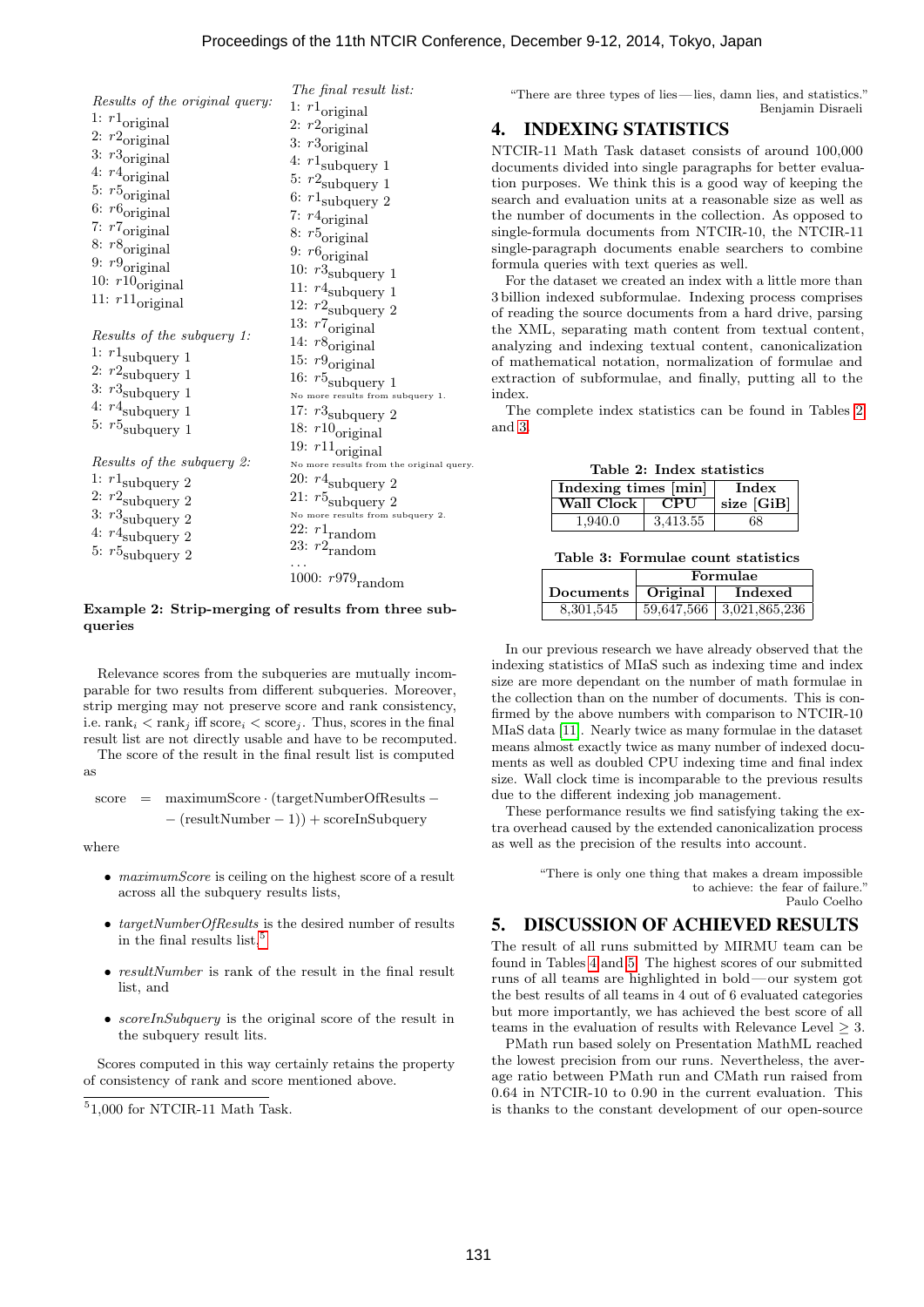Table 4: Results of submitted runs with Relevance Level  $\geq 3$  (Relevant). Main task team rank is in [ ] for our best runs (in bold).

|                  | PMath  | CMath                          | $\cdot$ PCMath | TFX               |
|------------------|--------|--------------------------------|----------------|-------------------|
| MAP avg          | 0.3073 | $0.3630$ [1]                   | 0.3594         | 0.3357            |
| $\vert$ P@10 avg | 0.3040 | $\mid 0.3520 \; \vert 1 \vert$ | 0.3480         | 0.3380            |
| $P@5$ avg        | 0.5120 | $0.5680$ [1]                   | 0.5560         | $^{\circ}$ 0.5400 |

Table 5: Results of submitted runs with Relevance Level  $\geq 1$  (Partially Relevant). Number in [ ] is team rank of all runs.

|                  | <b>PMath</b> | <b>CMath</b>                    | PCMath                            | TFX    |
|------------------|--------------|---------------------------------|-----------------------------------|--------|
| $\vert$ MAP avg  | 0.2557       | $\mid$ 0.2807 [2] $\mid$ 0.2799 |                                   | 0.2747 |
| $\vert$ P@10 avg | 0.5020       | 10.5440                         | $\vert$ 0.5520 [1] $\vert$ 0.5400 |        |
| $\vert$ P@5 avg  | 0.8440       | $\mid$ 0.8720 [2] $\mid$ 0.8640 |                                   | 0.8480 |

standalone MathML Canonicalizer tool (see Section 2) which is an important preprocessing step in the indexing as well as searching phase of search. [6]

During the investigation of our results we have found several 'classes' of problems that are root of search engine failure.

## Realistic User Query Formulation Problem

In the particular case the user was looking for formulae containing operator Im. However, this was not properly specified in the user's query.

Index: \operatorname{Im}P^{+}\_{\Gamma}=C\_{\mu}^{+}(\Gamma)

 $\mathrm{Im}\,P_{\Gamma}^+=C_{\mu}^+(\Gamma)$ Query:  $ImP^{+}_{\gamma}=C^{+}_{\mu}(\gamma)$ 

 $Im P_{\gamma}^{+} = C_{\mu}^{+}(\gamma)$ 

Index

```
...
<mrow>
  \langle \text{mo}\rangleIm\langle \text{mo}\rangle<!-- U+2061 FUNCTION APPLICATION -->
  <mo>&#x2061;</mo>
  <msup>
 ...
```
**Query** 

```
<mrow>
  \{mi\}I</mi>
  <mi>m</mi>
  <msup>
 ...
```
...

This caused misinterpretation of the letters 'Im' to be multiplication of two variables  $I$  and  $m$ . With this query no matching formula was found even though suitable formula with **\operatorname{Im}** was in the index of the system.

It is unclear whether similar situations can be properly and easily handled by the system. Some kind of unification could be helpful: see proposal of possible simple unification for MIaS system in Section 6.

#### Substructure Difference Problem

The unification could possibly be helpful also in other situations where the query differs from the indexed formulae only in some of the subtrees.

#### *Example 1*

The following examples illustrate particular cases where the current version of MIaS missed the match even though the query and indexed formulae share large portions of code.

```
...
  <mrow>
    QUERY-FORMULA-SUBPART-1
    [[ INDEX
         <mrow>
           <mo>\int</mo>
           <mrow>
    || QUERY
         <sub>miv</sub> > o < /miv</sub></sub>
    ]]
    QUERY-FORMULA-SUBPART-2
    INDEX-FORMULA-SUPPLEMENT
        </mrow>
       </mrow>
    </mrow>
  </mrow>
...
```
#### *Example 2*

In the following example MIaS matches on complex formula with commutativity applied. However, more simple formula is not found due to difference in the complexity of the nominator and denominator in the query and indexed formulae:

Original task query:

 $\qquad{x}\frac{\qvar{y}}{\qvar{z}}$ -\qvar{u}\frac{\qvar{v}}{\qvar{w}}

> $\frac{v}{\sqrt{2}}$  $\overline{w}$

$$
x\frac{y}{z} - u
$$

Matches:

$$
\{q_s, q_r\} = \int dx \int dy \{A(x, \mu)^p, A(y, \nu)^q\} |_{\mu^{s+1} \nu^{r+1}}
$$
  
=  $pq \mu \nu \int dx A(\mu)^p (A(\nu)^q)'$   

$$
\left[ \left\{ \frac{s}{p} \nu - \frac{r}{q} \mu \right\} \frac{1}{\mu - \nu} + \frac{1}{h} \frac{rs}{pq} \right] |_{\mu^{s+1} \nu^{r+1}}
$$

Does not match:

$$
\zeta \sim c_1 \frac{\delta \rho_\sigma}{\rho_\sigma} - c_2 \frac{\delta H_{\rm osc}}{H_{\rm osc}}
$$

## Query Variables Problem

Original task query:

\qvar{S}=-\qvar{T}\_{\qvar{p}}\int\qvar{d}^{\qvar{p}+1} \qvar{x}\sqrt{\qvar{g}}

Index:  $S=-T_{p}\int d^{p+1}x\sqrt{f-g}$ 

$$
S=-T_p\int d^{p+1}x\sqrt{-g}
$$

Query:  $S=-T_{p}\int d^{p+1}x\sqrt{g}$ 

$$
S=-T_p\int d^{p+1}x\sqrt{g}
$$

MIaS missed the hit only due to the tiny difference between \sqrt{g} and \sqrt{-g}.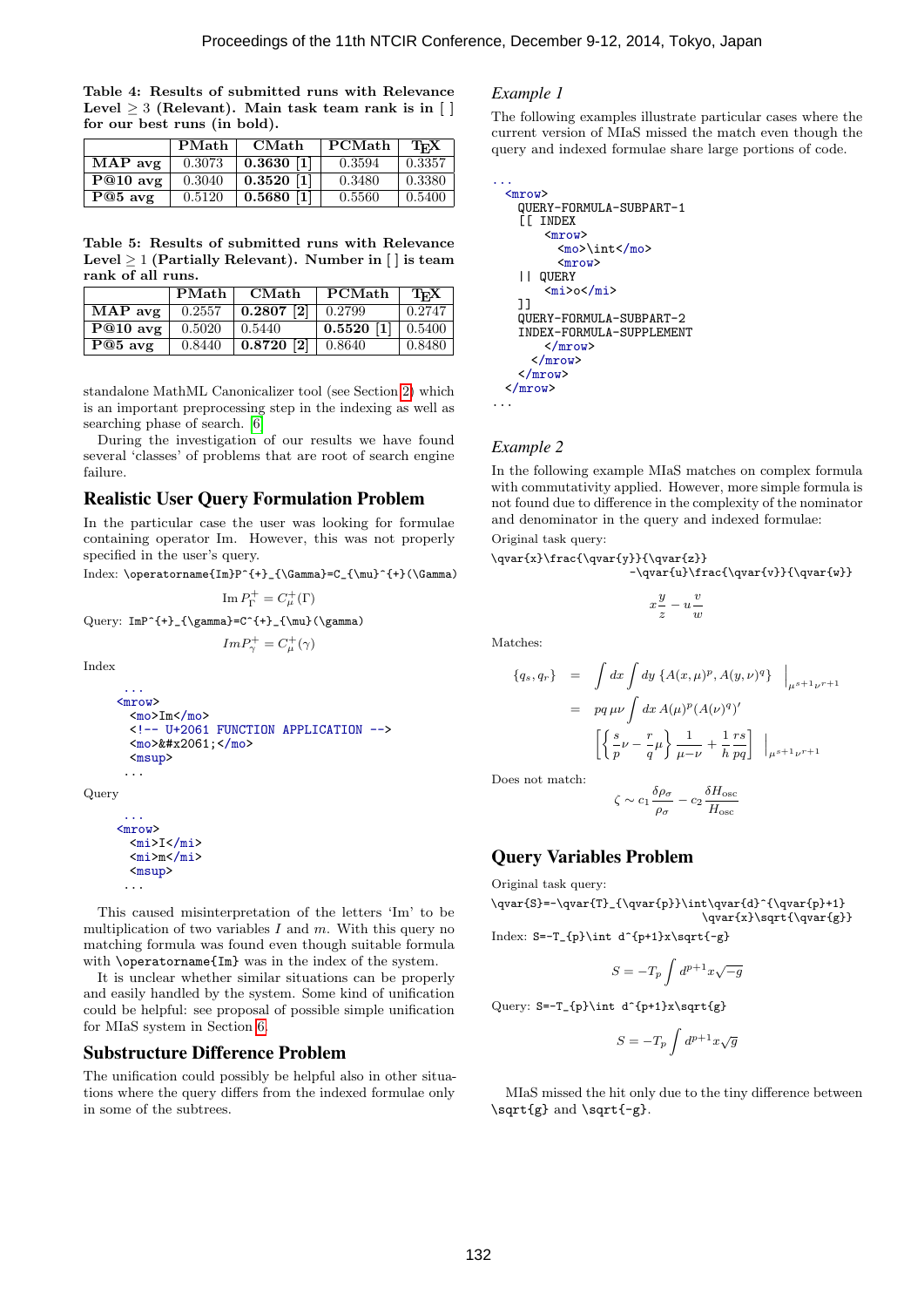"The future belongs to those who believe in the beauty of their dreams." Eleanor Roosevelt

#### 6. CONCLUSIONS AND FUTURE WORK

We have described the story of MIaS leading to the performance we are getting now for keyword based textual and formulae search. We indexed canonicalized version of MathML, both Presentation and Content MathML. Best 'winning' results have been achieved with Content Math representation of data. Our explanation is that with Content MathML there is smaller degree of ambiguity than with Presentation MathML. We have described and evaluated our query expansion and merging strategy, which definitely helped to reach the best results.

The achieved performance allows the system to be used in real digital libraries as [EuDML](https://eudml.org) to the benefit of math-aware information seekers. Still, there is a long route to mathaware question answering and we still see large possibilities for improvements and optimizations of efficiency.

Further investigation of the best strategies of subqueries derivation from the original users' query is needed as well as proper evaluation of different strategies of merging subqueries results to the final result list.

In this context and in the long term we plan to experiment with Strict Content MathML, W3C subset of Content MathML. Supporting it in our canonicalization process may further decrease ambiguity in formulae indexing and retrieval.

Another area of future research is what we call 'Math Entailment'. Textual entailment is directional relation between two fragments, text  $t$  and hypotheses  $h$ .  $t$  entails  $h$ if human would from  $t$  infer that  $h$  probably holds. Math entailment is entailment adapted to MIR by the usage of math formulae, connotations and named entities for  $t$  or  $h$ to model semantic relatedness or weighting similarity during indexing. We plan to measure its impact on MIR qualities on an available NTCIR evaluation database or developed reference document and query corpus for MIR evaluation.

It would also be useful to implement simplified version of unification in our system. With query-time complexity in mind we would like to implement and do simple unification at indexing time as follows:

- ∙ The main idea is to implement a special identifier, let denote it  $\overline{U}$ , working as a single universal unifying element through the whole index.
- ∙ The symbol U would be used to derive a set of unified versions of formulae from the original formula.

The derived versions are generated 'layer-by-layer' according to the MathML tree structure by substituting subtrees for  $\overline{U}$ . For example:

– Original formula:

a^2+\frac{\sqrt{sqrt{b}}{c}}  

$$
a^2 + \frac{\sqrt{b}}{c}
$$





### a^2+\frac{\sqrt{\unificator}}{c}



\unificator+\unificator

 $|U| + |U|$ 



∙ This expansion of the original formula would be applied to every formula during the indexing of the database of documents. The same method would also be used to expand every formula in the user's query to extend the original query. Hits on unified formulae would be rated with gradually decreased score according to the unification level of the formula.

This approach does not cover all the possible substitutions on the formula tree. However, even this approach significantly increases probability of the query match on structurally similar formulae with reasonable amount of additional processing during indexing and just minimal addition of complexity during querying. The increase in index size would also be acceptable.

*Acknowledgement.* We would like to thank David Formánek for the first idea of the simple unification for MIaS.

We acknowledge the support (Short and Exchange Visit Grants 6965 and 6967) received from ESF, European Science Foundation, for the activity entitled ELIAS—Evaluating Information Access Systems.

#### 7. REFERENCES

- [1] NTCIR Workshop 11 Meeting, Tokyo, Japan, 2014.
- [2] A. Aizawa, M. Kohlhase, I. Ounis, and M. Schubotz. NTCIR-11 Math-2 Task Overview. In Proceedings of NTCIR-11 Math-2 task Workshop Meeting [1].
- [3] R. Ausbrooks, S. Buswell, D. Carlisle, G. Chavchanidze, S. Dalmas, S. Devitt, A. Diaz, S. Dooley, R. Hunter, P. Ion, M. Kohlhase, A. Lazrek, P. Libbrecht, B. Miller, R. Miner, C. Rowley, M. Sargent, B. Smith, N. Soiffer, R. Sutor, and S. Watt. Mathematical Markup Language (MathML) Version 3.0, 2010. W3C Recommendation 21 October 2010, [http:](http://www.w3.org/TR/2010/REC-MathML3-20101021/) [//www.w3.org/TR/2010/REC-MathML3-20101021/](http://www.w3.org/TR/2010/REC-MathML3-20101021/).